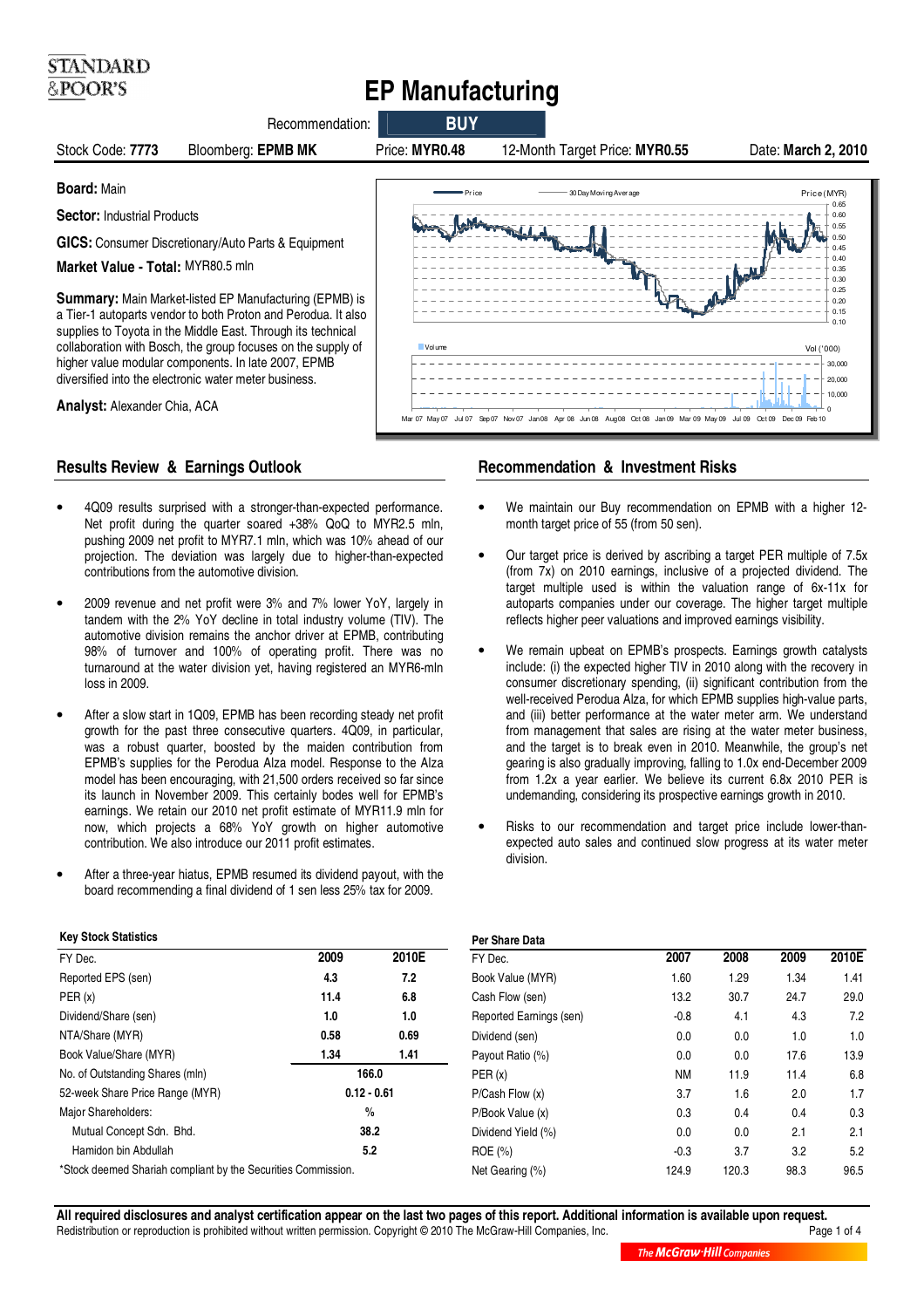## **STANDARD EP Manufacturing** &POOR'S Recommendation: Stock Code: **7773** Bloomberg: **EPMB MK** Price: **MYR0.48** 12-Month Target Price: **MYR0.55** Date: **March 2, 2010 Quarterly Performance** FY Dec. / MYR mln **4Q09 4Q08 % Change** Reported Revenue 130.2 122.6 6.2 Reported Operating Profit 6.1 6.1 3.3 88.0 Depreciation & Amortization NA NA NA NA Net Interest Income / (Expense) -3.7 -3.3 12.3 Reported Pre-tax Profit 2.8 1.1 >100 Reported Net Profit 2.5 1.4 80.4 Reported Operating Margin (%) 4.7 2.7 Reported Pre-tax Margin (%) 2.1 0.9 Reported Net Margin (%) 1.9 1.1 - 1.1 Source: Company data

## **Profit & Loss**

| FY Dec. / MYR mln                | 2008      | 2009    | 2010E   | 2011E   |
|----------------------------------|-----------|---------|---------|---------|
| <b>Reported Revenue</b>          | 483.7     | 467.5   | 518.8   | 547.5   |
| <b>Reported Operating Profit</b> | 18.4      | 23.0    | 25.0    | 26.9    |
| Depreciation & Amortization      | -43.3     | $-33.9$ | $-36.2$ | $-35.7$ |
| Net Interest Income / (Expense)  | $-14.1$   | $-15.4$ | $-12.6$ | $-12.0$ |
| <b>Reported Pre-tax Profit</b>   | 4.3       | 7.4     | 12.5    | 14.8    |
| Effective Tax Rate (%)           | <b>NM</b> | ΝM      | 3.0     | 3.0     |
| <b>Reported Net Profit</b>       | 7.6       | 7.1     | 11.9    | 14.2    |
| Reported Operating Margin (%)    | 3.8       | 4.9     | 4.8     | 4.9     |
| Reported Pre-tax Margin (%)      | 0.9       | 1.6     | 2.4     | 2.7     |
| Reported Net Margin (%)          | 1.6       | 1.5     | 2.3     | 2.6     |

Source: Company data, S&P Equity Research

**All required disclosures and analyst certification appear on the last two pages of this report. Additional information is available upon request.** Redistribution or reproduction is prohibited without written permission. Copyright © 2010 The McGraw-Hill Companies, Inc.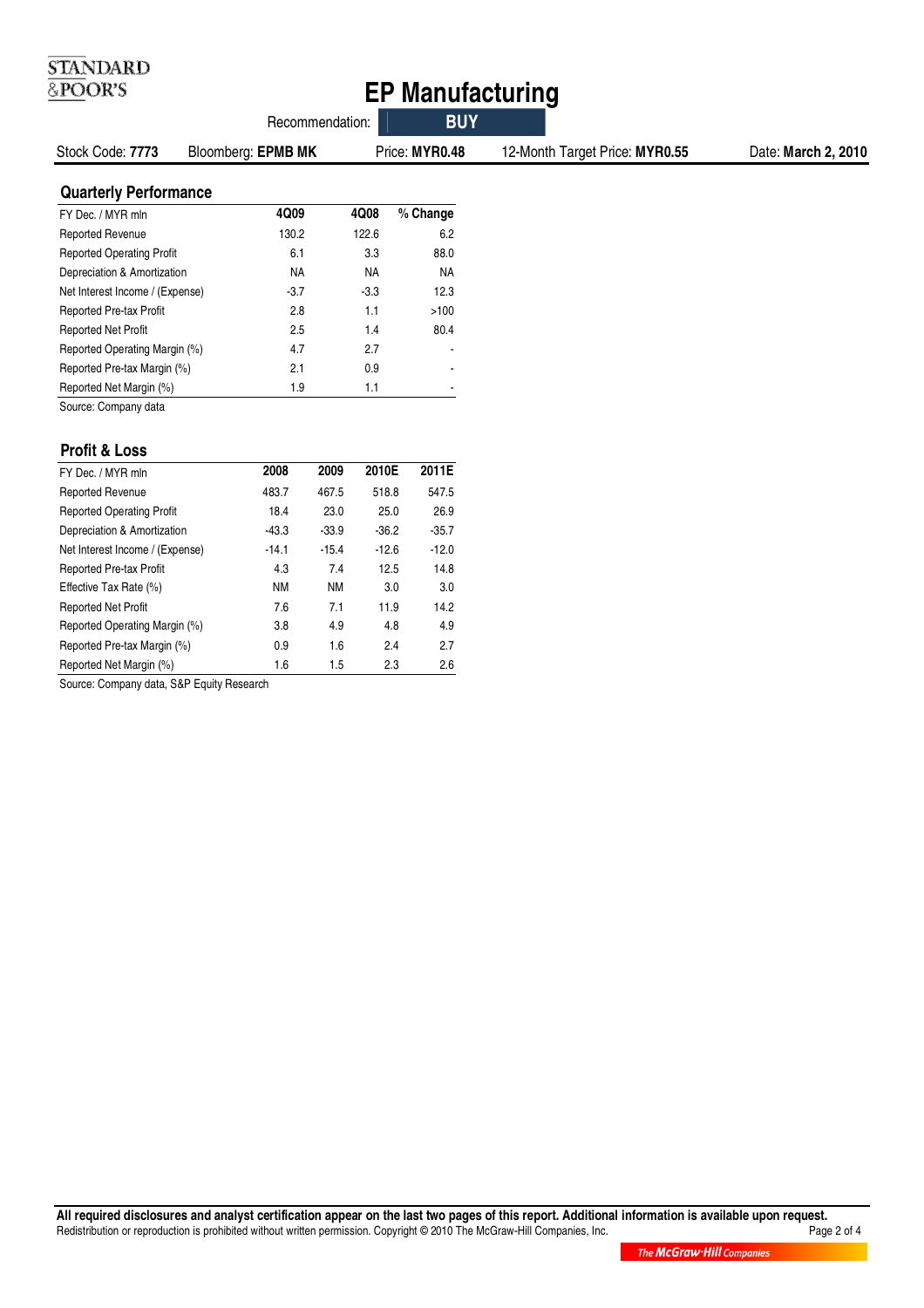### **Standard & Poor's Equity Research Services**

Standard & Poor's Equity Research Services U.S. includes Standard & Poor's Investment Advisory Services LLC; Standard & Poor's Equity Research Services Europe includes Standard & Poor's LLC- London; Standard & Poor's Equity Research Services Asia includes Standard & Poor's LLC's offices in Hong Kong and Singapore, Standard & Poor's Malaysia Sdn Bhd, and Standard & Poor's Information Services (Australia) Pty Ltd.

#### **Glossary**

**Strong Buy:** Total return is expected to outperform the total return of the KLCI or KL Emas Index respectively, by a wide margin over the coming 12 months, with shares rising in price on an absolute basis.

**Buy:** Total return is expected to outperform the total return of the KLCI or KL Emas Index respectively, over the coming 12 months, with shares rising in price on an absolute basis.

**Hold:** Total return is expected to closely approximate the total return of the KLCI or KL Emas Index respectively, over the coming 12 months with shares generally rising in price on an absolute basis.

**Sell:** Total return is expected to underperform the total return of the KLCI or KL Emas Index respectively, over the coming 12 months and share price is not anticipated to show a gain.

**Strong Sell:** Total return is expected to underperform the total return of the KLCI or KL Emas Index respectively, over the coming 12 months by a wide margin, with shares falling in price on an absolute basis.

**S&P 12 Month Target Price** - The S&P equity analyst's projection of the market price a given security will command 12 months hence, based on a combination of intrinsic, relative, and private market valuation metrics.

**Shariah-compliant stock -** As defined by the Shariah Advisory Council of Malaysia's Securities Commission

#### **Required Disclosures**

**All of the views expressed in this research report accurately reflect the research analyst's personal views regarding any and all of the subject securities or issuers. No part of analyst compensation was, is, or will be, directly or indirectly, related to the specific recommendations or views expressed in this research report.** 

**Additional information is available upon request.** 

#### **Other Disclosures**

This report has been prepared and issued by Standard & Poor's and/or one of its affiliates. In the United States, research reports are prepared by Standard & Poor's Investment Advisory Services LLC ("SPIAS"). In the United States, research reports are issued by Standard & Poor's ("S&P"); in the United Kingdom by Standard & Poor's LLC ("S&P LLC"), which is authorized and regulated by the Financial Services Authority; in Hong Kong by Standard & Poor's LLC, which is regulated by the Hong Kong Securities Futures Commission; in Singapore by Standard & Poor's LLC, which is regulated by the Monetary Authority of Singapore; in Malaysia by Standard & Poor's Malaysia Sdn Bhd ("S&PM"), which is regulated by the Securities Commission; in Australia by Standard & Poor's Information Services (Australia) Pty Ltd ("SPIS"), which is regulated by the Australian Securities & Investments Commission; and in Korea by SPIAS, which is also registered in Korea as a cross-border investment advisory company.

The research and analytical services performed by SPIAS, S&P LLC, S&PM, and SPIS are each conducted separately from any other analytical activity of Standard & Poor's.

A reference to a particular investment or security by Standard & Poor's and/or one of its affiliates is not a recommendation to buy, sell, or hold such investment or security, nor is it considered to be investment advice.

Indexes are unmanaged, statistical composites and their returns do not include payment of any sales charges or fees an investor would pay to purchase the securities they represent. Such costs would lower performance. It is not possible to invest directly in an index.

Standard & Poor's and its affiliates provide a wide range of services to, or relating to, many organizations, including issuers of securities, investment advisers, brokerdealers, investment banks, other financial institutions and financial intermediaries, and accordingly may receive fees or other economic benefits from those organizations, including organizations whose securities or services they may recommend, rate, include in model portfolios, evaluate or otherwise address.

#### **CMDF-Bursa Research Scheme ("CBRS")**

This report has been prepared by S&PM for purposes of CBRS administered by Bursa Malaysia Berhad, independent from any influence from CBRS or the subject company. S&P will receive total compensation of RM15,000 each year for each company covered by it under CBRS. For more information about CBRS, please visit Bursa Malaysia's website at: http://www.bursamalaysia.com/website/bm/

#### **Disclaimers**

This material is based upon information that we consider to be reliable, but neither S&P nor its affiliates warrant its completeness, accuracy or adequacy and it should not be relied upon as such. With respect to reports issued to clients in Japan and in the case of inconsistencies between the English and Japanese version of a report, the English version prevails. Neither S&P nor its affiliates guarantee the accuracy of the translation. Assumptions, opinions and estimates constitute our judgment as of the date of this material and are subject to change without notice. Neither S&P nor its affiliates are responsible for any errors or omissions or for results obtained from the use of this information. Past performance is not necessarily indicative of future results.

This material is not intended as an offer or solicitation for the purchase or sale of any security or other financial instrument. Securities, financial instruments or strategies mentioned herein may not be suitable for all investors. Any opinions expressed herein are given in good faith, are subject to change without notice, and are only correct as of the stated date of their issue. Prices, values, or income from any securities or investments mentioned in this report may fall against the interests of the investor and the investor may get back less than the amount invested. Where an investment is described as being likely to yield income, please note that the amount of income that the investor will receive from such an investment may fluctuate. Where an investment or security is denominated in a different currency to the investor's currency of reference, changes in rates of exchange may have an adverse effect on the value, price or income of or from that investment to the investor. The information contained in this report does not constitute advice on the tax consequences of making any particular investment decision. This material is not intended for any specific investor and does not take into account your particular investment objectives, financial situations or needs and is not intended as a recommendation of particular securities, financial instruments or strategies to you. Before acting on any recommendation in this material, you should consider whether it is suitable for your particular circumstances and, if necessary, seek professional advice.

For residents of the U.K. This report is only directed at and should only be relied on by persons outside of the United Kingdom or persons who are inside the United Kingdom and who have professional experience in matters relating to investments or who are high net worth persons, as defined in Article 19(5) or Article 49(2) (a) to (d) of the Financial Services and Markets Act 2000 (Financial Promotion) Order 2005, respectively.

For residents of Singapore - Anything herein that may be construed as a recommendation is intended for general circulation and does not take into account the specific investment objectives, financial situation or particular needs of any particular person. Advice should be sought from a financial adviser regarding the suitability of an investment, taking into account the specific investment objectives, financial situation or particular needs of any person in receipt of the recommendation, before the person makes a commitment to purchase the investment product.

For residents of Malaysia. All queries in relation to this report should be referred to Alexander Chia, Desmond Ch'ng or Ching Wah Tam.

The McGraw Hill Companies